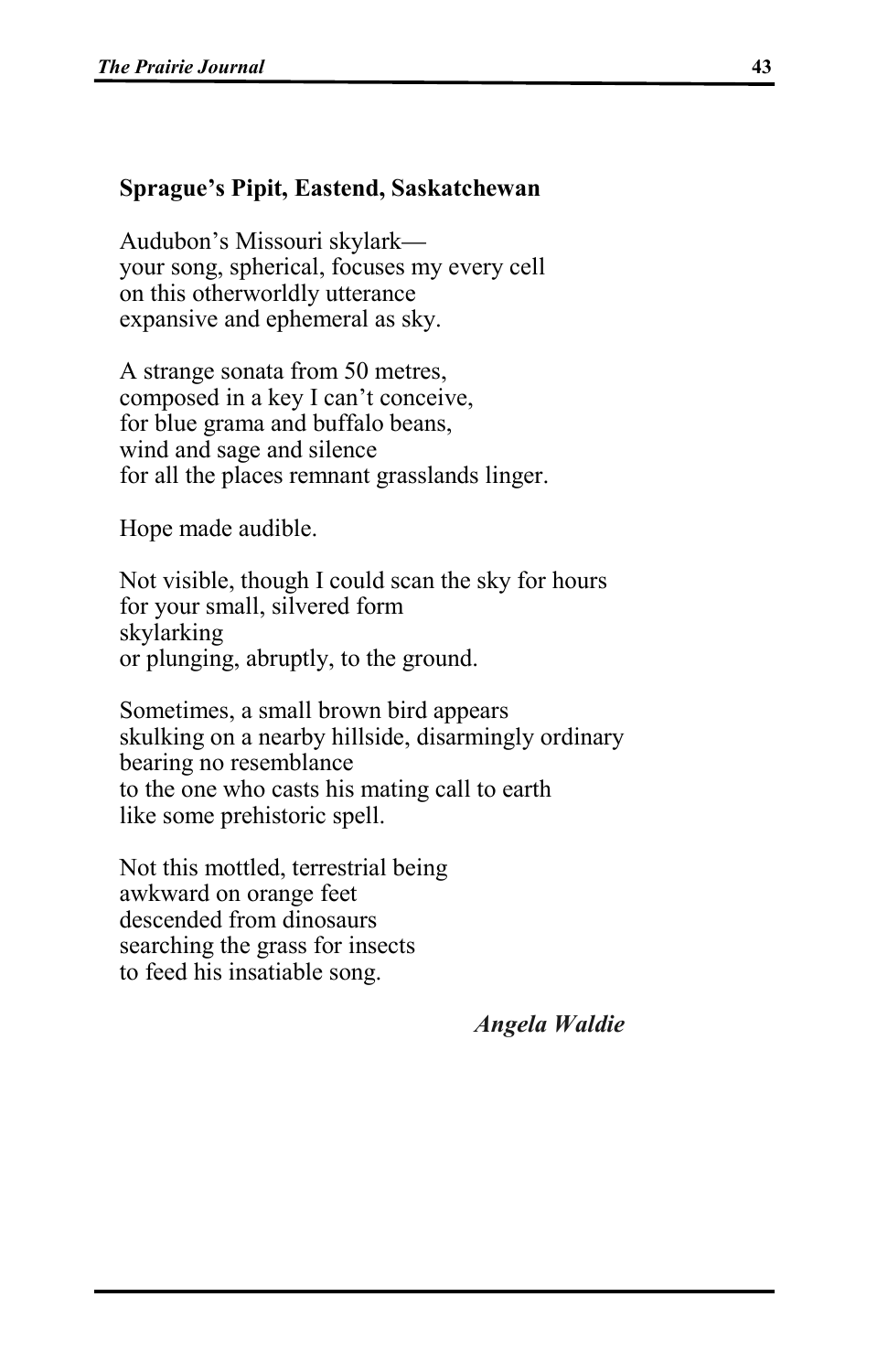## **Orange-crowned Warbler, Found Beneath the Lilac**

*A small, sharp-billed drab-colored warbler. Tawny orange crown rarely discernible in the field.*

Such details are intended to be read, perhaps aloud, from a field guide held up beside a brief glimpse, an indrawn breath, an unknown warbler resting for a moment in the new leaves of the lilac or in the dappled shade beneath the spruce.

Such details, the earthbound words for wonder, mere shadows of a memory of soft, corporeal sunshine migrating north.

But words cannot begin to name this still weightlessness lifted from the firm ground of early morning.

Olive-streaked breast, obvious, orange crown, undeniable, a certainty never meant to be held in the hand like sorrow.

 *Angela Waldie*